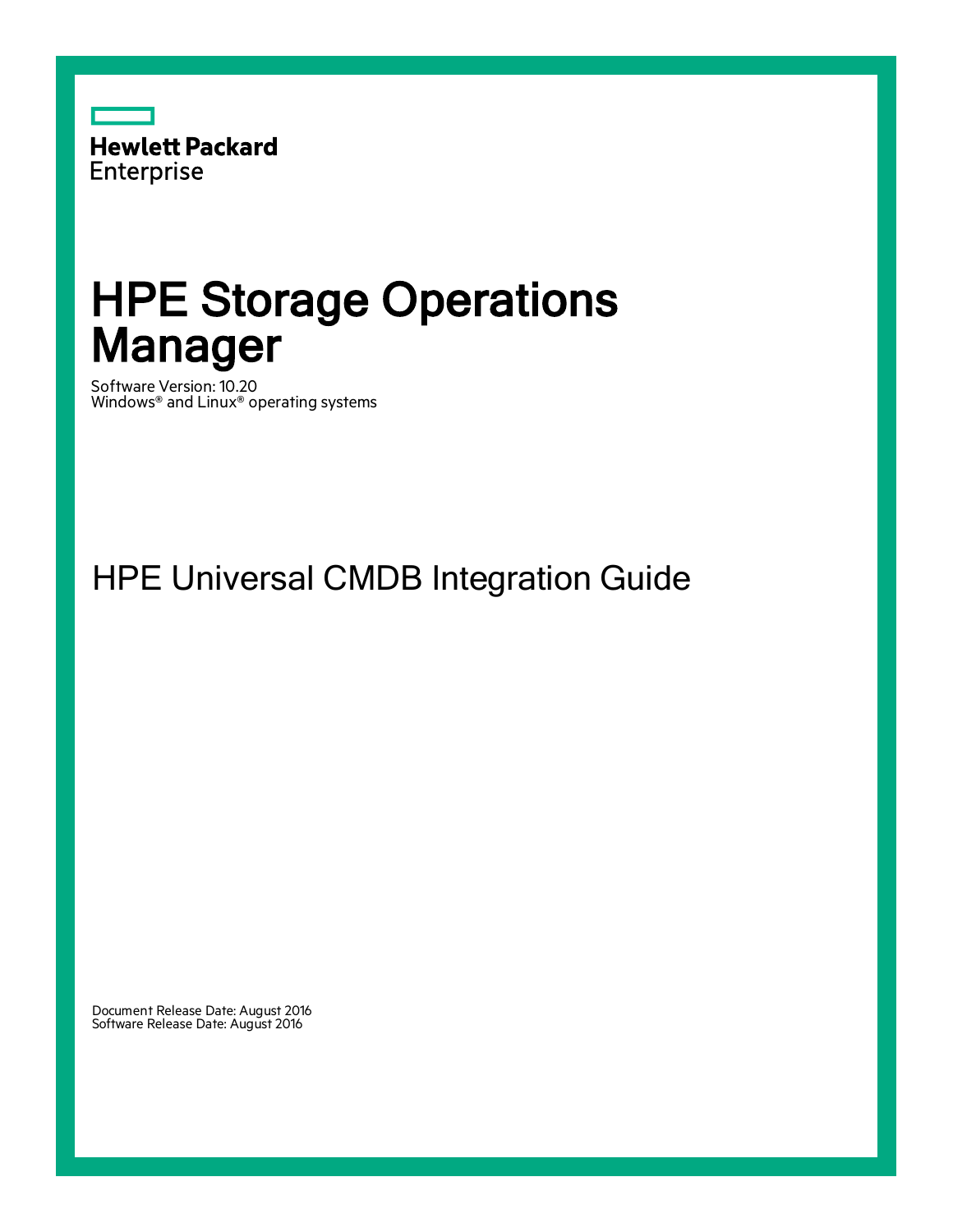#### Legal Notices

#### **Warranty**

The only warranties for Hewlett Packard Enterprise products and services are set forth in the express warranty statements accompanying such products and services. Nothing herein should be construed as constituting an additional warranty. HPE shall not be liable for technical or editorial errors or omissions contained herein.

The information contained herein is subject to change without notice.

#### Restricted Rights Legend

Confidential computer software. Valid license from HPE required for possession, use or copying. Consistent with FAR 12.211 and 12.212, Commercial Computer Software, Computer Software Documentation, and Technical Data for Commercial Items are licensed to the U.S. Government under vendor's standard commercial license.

#### Copyright Notice

© Copyright 2015-2016 Hewlett Packard Enterprise Development LP

#### Trademark Notices

Adobe® is a trademark of Adobe Systems Incorporated.

AMD is a trademark of Advanced Micro Devices, Inc.

© 2012 Google Inc. All rights reserved. Google™ is a trademark of Google Inc.

Intel®, Intel® Itanium®, and Intel® Xeon® are trademarks of Intel Corporation in the U.S. and other countries.

Linux® is the registered trademark of Linus Torvalds in the U.S. and other countries.

Microsoft®, Windows®, and Windows Server® are U.S. registered trademarks of Microsoft Corporation.

Oracle and Java are registered trademarks of Oracle and/or its affiliates.

Red Hat® is a registered trademark of Red Hat, Inc. in the United States and other countries.

SAP®, SAP® BusinessObjects™, and SAP® BusinessObjects™ Web Intelligence® are the trademarks or registered trademarks of SAP SE in Germany and in several other countries.

UNIX® is a registered trademark of The Open Group.

#### Oracle Technology — Notice of Restricted Rights

Programs delivered subject to the DOD FAR Supplement are 'commercial computer software' and use, duplication, and disclosure of the programs, including documentation, shall be subject to the licensing restrictions set forth in the applicable Oracle license agreement. Otherwise, programs delivered subject to the Federal Acquisition Regulations are 'restricted computer software' and use, duplication, and disclosure of the programs, including documentation, shall be subject to the restrictions in FAR 52.227-19, Commercial Computer Software-Restricted Rights (June 1987). Oracle America, Inc., 500 Oracle Parkway, Redwood City, CA 94065.

For the full Oracle license text, see the open\_source\_third\_party\_license\_agreements.pdf file in the license-agreements directory in the SOM product download file.

#### Acknowledgements

This product includes software developed by the Apache Software Foundation. (http://www.apache.org)

This product includes software developed by the Indiana University Extreme! Lab. (http://www.extreme.indiana.edu)

This product uses the j-Interop library to interoperate with COM servers. (http://www.j-interop.org)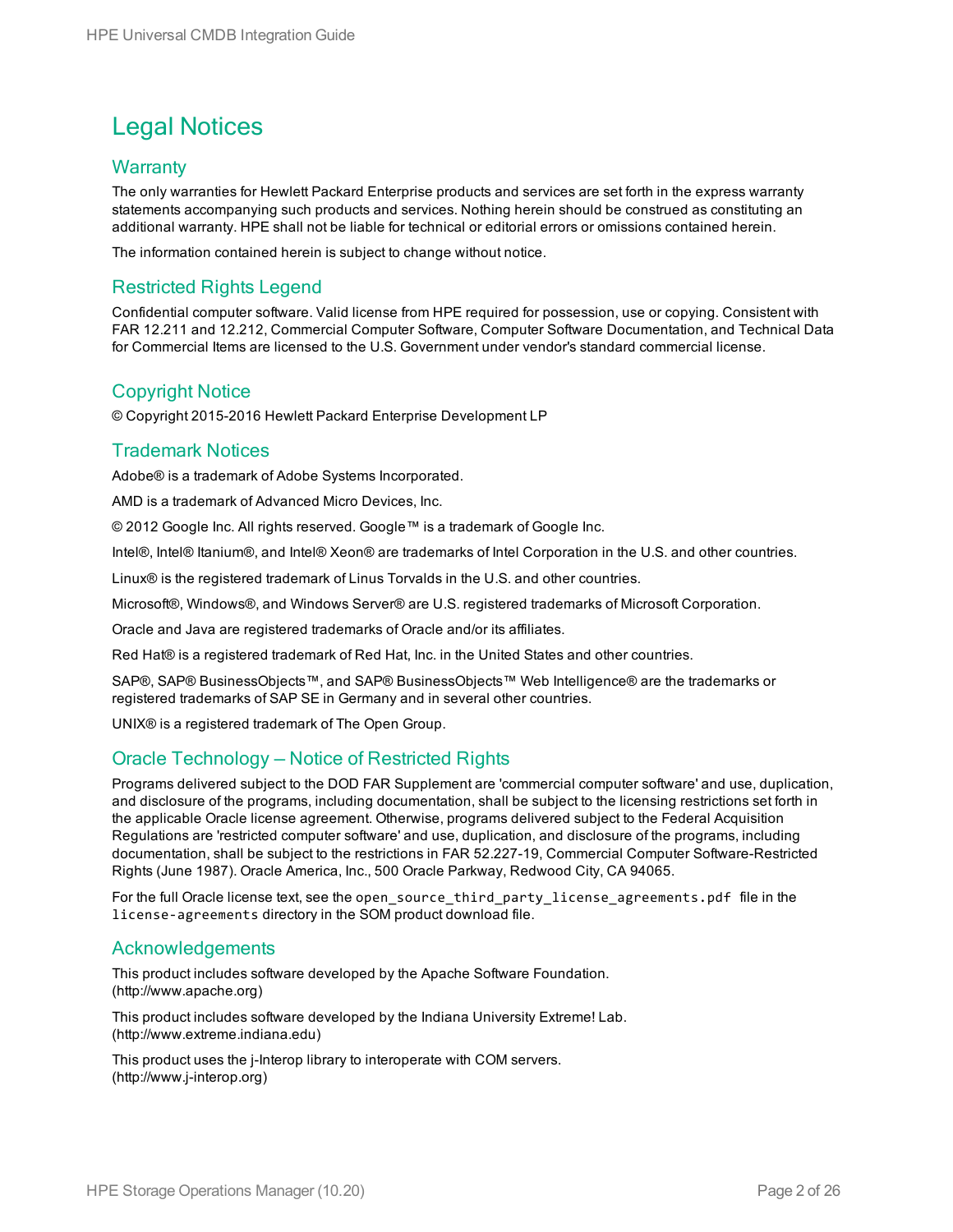#### Documentation Updates

The title page of this document contains the following identifying information:

- Software Version number, which indicates the software version.
- Document Release Date, which changes each time the document is updated.
- <sup>l</sup> Software Release Date, which indicates the release date of this version of the software.

To check for recent updates or to verify that you are using the most recent edition of a document, go to: https://softwaresupport.hpe.com/group/softwaresupport/search-result?keyword=.

This site requires an HP Passport account. If you do not have one, click the **Create an account** button on the HP Passport Sign in page.

#### **Support**

Visit the HPE Software Support web site at: **https://softwaresupport.hpe.com**

This web site provides contact information and details about the products, services, and support that HPE Software offers.

HPE Software Support provides customer self-solve capabilities. It provides a fast and efficient way to access interactive technical support tools needed to manage your business. As a valued support customer, you can benefit by using the support web site to:

- Search for knowledge documents of interest
- Submit and track support cases and enhancement requests
- Download software patches
- Manage support contracts
- Look up HPE support contacts
- Review information about available services
- Enter into discussions with other software customers
- Research and register for software training

Most of the support areas require that you register as an HP Passport user and sign in. Many also require a support contract. To register for an HP Passport ID, go to **https://softwaresupport.hpe.com** and click **Register**.

To find more information about access levels, go to: **https://softwaresupport.hpe.com/web/softwaresupport/access-levels**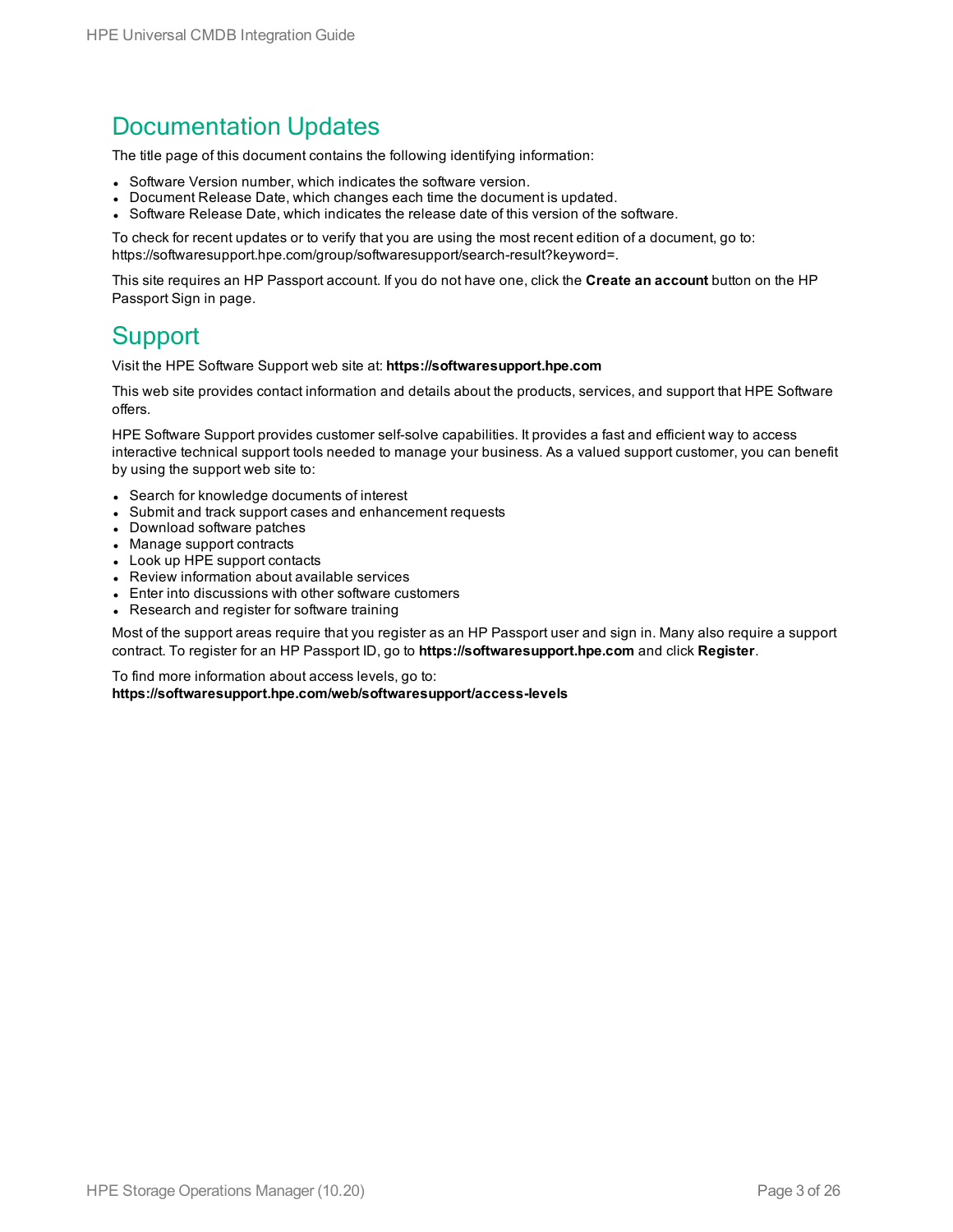## **Contents**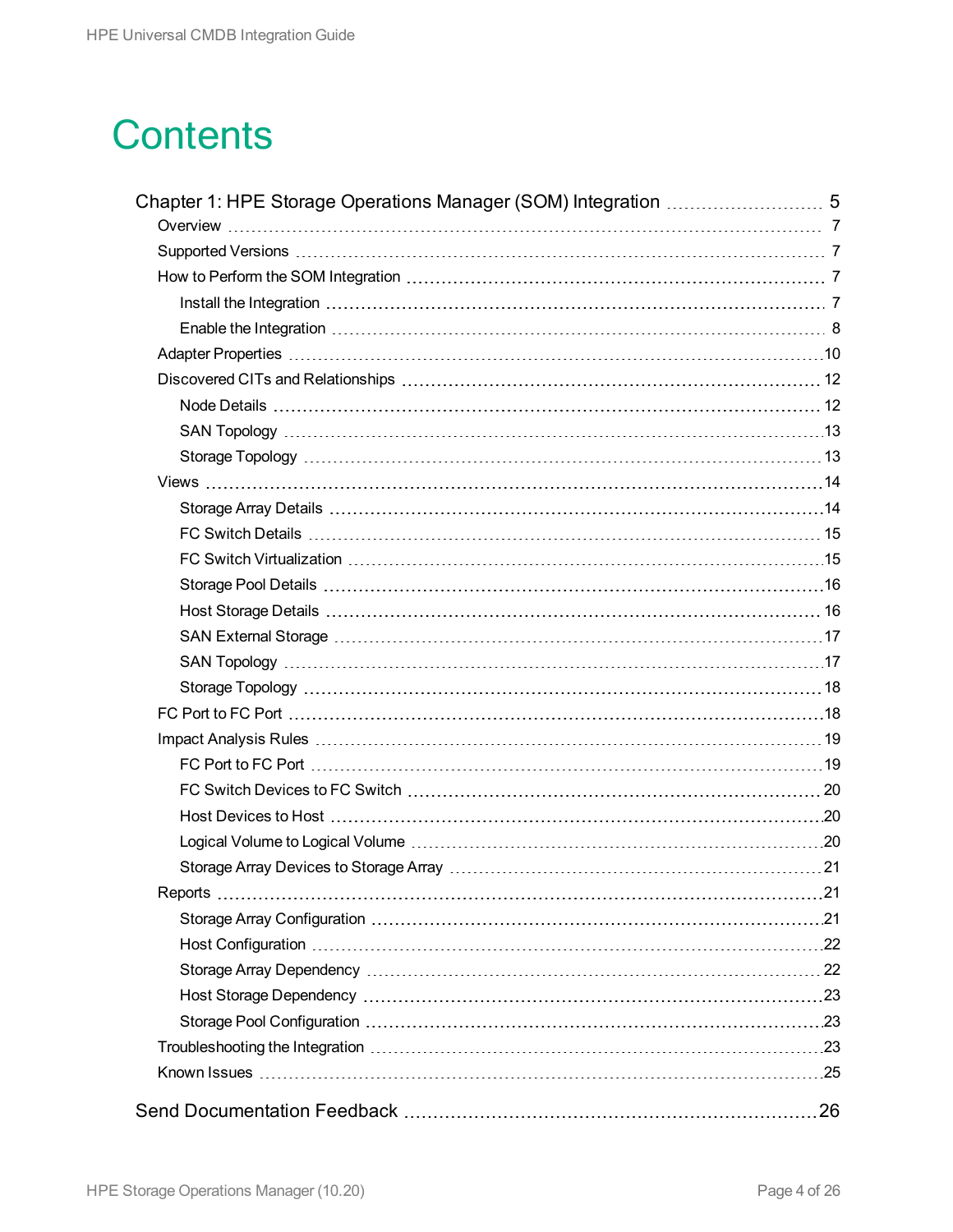# <span id="page-4-0"></span>Chapter 1: HPE Storage Operations Manager (SOM) Integration

This chapter includes:

| $\bullet$ |  |
|-----------|--|
|           |  |
|           |  |
|           |  |
|           |  |
|           |  |
|           |  |
|           |  |
|           |  |
|           |  |
|           |  |
|           |  |
|           |  |
| ٠         |  |
|           |  |
|           |  |
|           |  |
|           |  |
|           |  |
|           |  |
|           |  |
|           |  |
|           |  |
|           |  |
|           |  |
|           |  |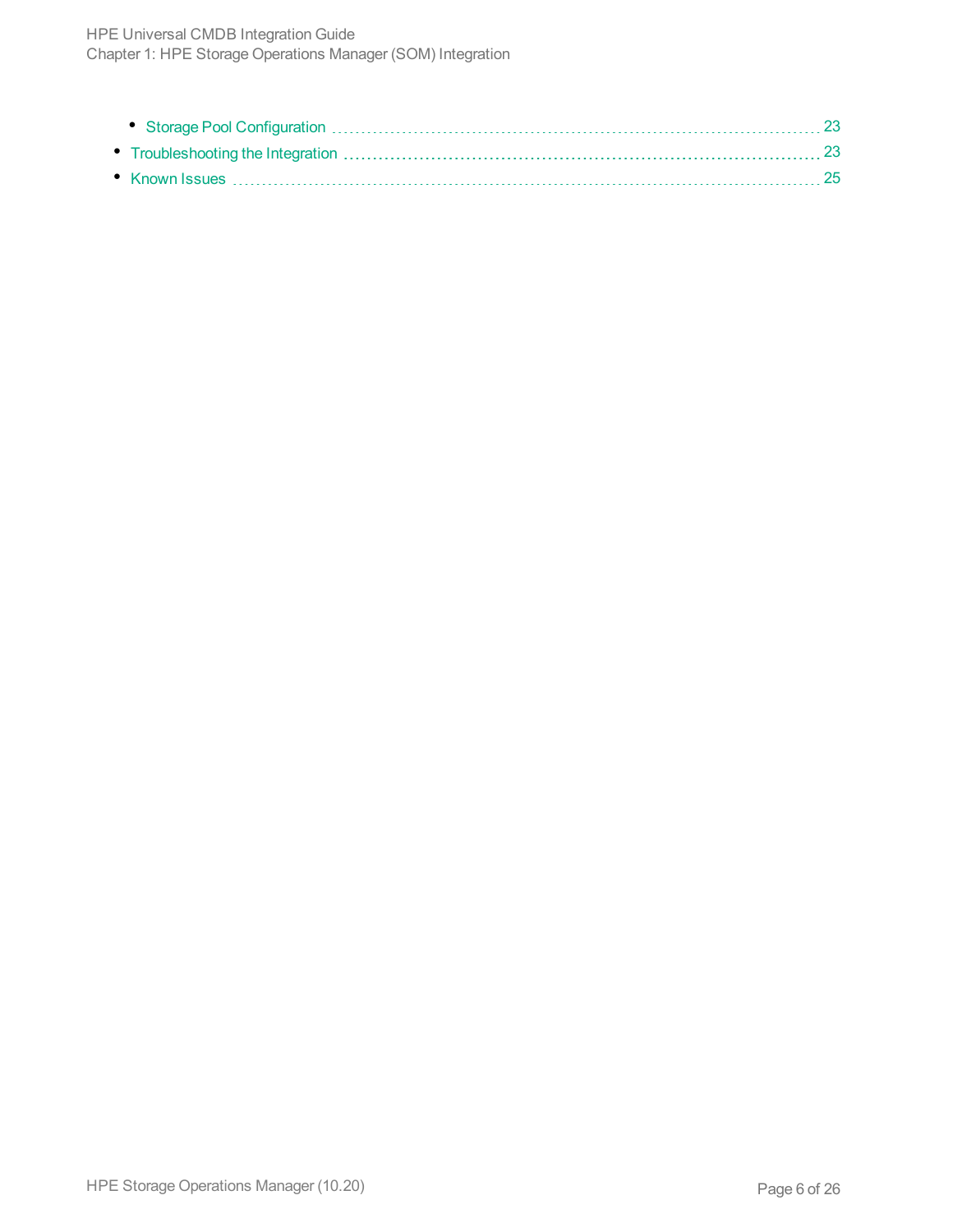## <span id="page-6-0"></span>**Overview**

Integration involves synchronizing devices, topology, and the hierarchy of a customer storage infrastructure in the HP Universal CMDB (UCMDB). This enables Change Management and Impact Analysis across all business services mapped in UCMDB from a storage point of view.

Storage Operations Manager (SOM) communicates with UCMDB using Rest APIs via HTTPS protocols.

When you activate the SOM integration, HTTPS protocols retrieve data and saves CIs to UCMDB. Users can then view SOM storage infrastructure in UCMDB.

The data includes information on storage arrays, fibre channel switches, hosts (servers), storage fabrics, logical volumes, host bus adapters, storage controllers, and fibre channel ports. Integration also synchronizes physical relationships between the hardware, and logical relationships between logical volumes, storage pools, storage fabrics, and hardware devices.

## <span id="page-6-1"></span>Supported Versions

<span id="page-6-2"></span>The integration procedure supports SOM version 10.10.

## How to Perform the SOM Integration

This section includes the steps to perform SOM-UCMDB integration.

#### <span id="page-6-3"></span>Install the Integration

The SOM-UCMDB integration is delivered as the **HP\_SOM\_Integration.zip** file. The integration depends on the contents of the **Storage\_Basic.zip** file. Both packages must be on your local system in order to deploy their resources.

**Note:** Obtain both files from the SOM HP Live Network web site (https://hpln.hpe.com/node/23692/cc), not the UCMDB server.

- 1. Log in to UCMDB as an administrator.
- 2. Go to **Administration > Package Manager**.
- 3. Click the **Deploy packages to server (from local disk)** button.
- 4. In the Deploy Packages to Server dialog box, click the **Add** button.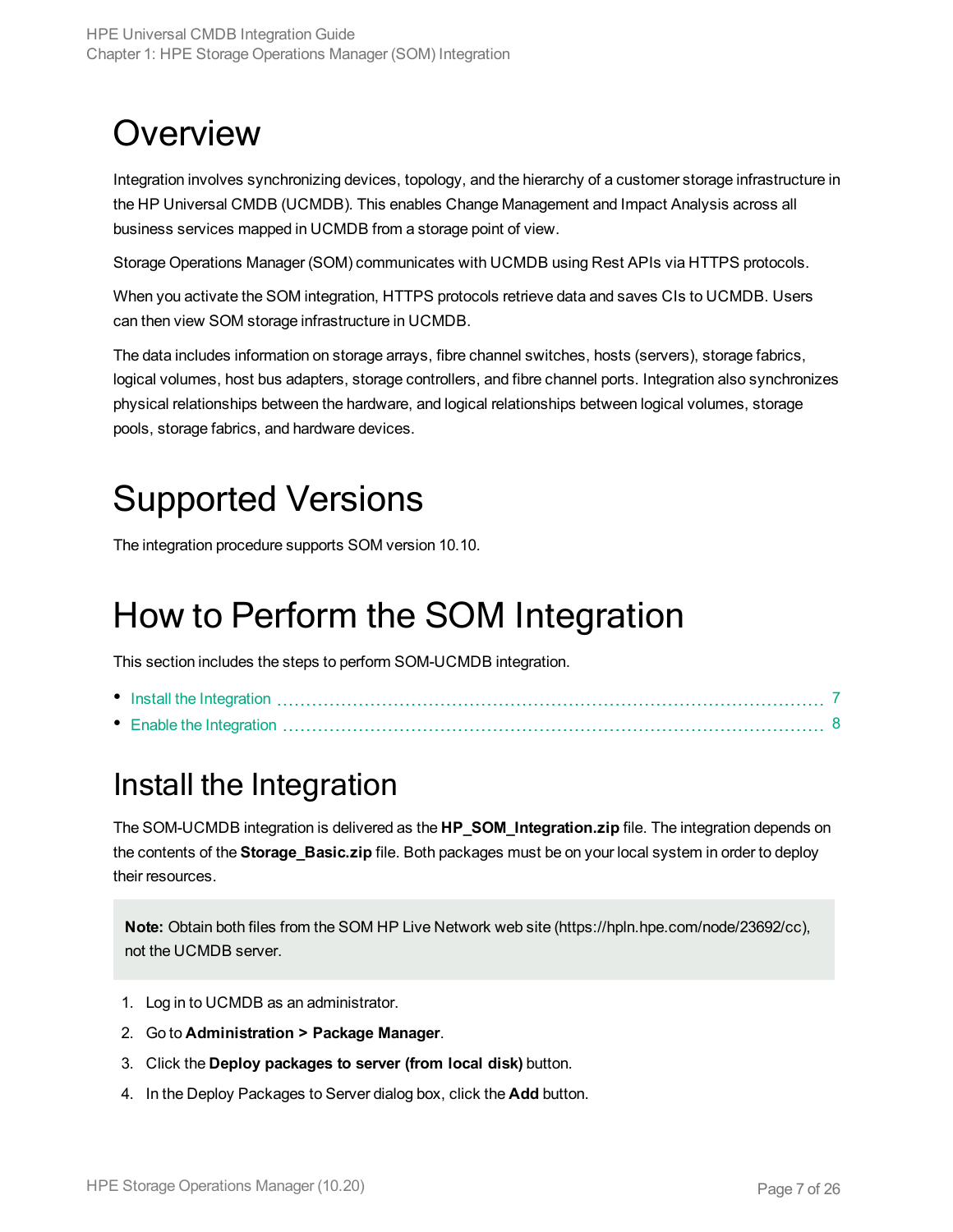- 5. Select the **HP\_SOM\_Integration.zip** package and click **Open**.
- 6. Select the resources from the package that you want to deploy. All resources are selected by default.
- 7. Select the **Storage\_Basic.zip** package and click **Open**.
- 8. Select the resources from the package that you want to deploy. All resources are selected by default.
- <span id="page-7-0"></span>9. Click **Deploy** to install the **HP\_SOM\_Integration.zip** and **Storage\_Basic.zip packages**.

#### Enable the Integration

This task includes the steps to perform the SOM-UCMDB integration.

This integration uses an external JAR and runs in a separate Java virtual machine (JVM) than other UCMDB integrations.

If the new data flow probe will be on the UCMDB server, ensure that UCMDB services have started completely before beginning the integration enablement procedures. To determine the status of the UCMDB services, open the URL **http://localhost:8080/status** in a web browser on the UCMDB server system.

#### Basic Setup

1. Go to **Data Flow Management > Data Flow Probe Setup**.

In the UCMDB system services, the UCMDB Probe service must be up and the UCMDB Integration Service must be down.

- 2. In the **Domains and Probes** pane **> Data Flow Probes** tree, click the probe you want to use.
- 3. Under **Ranges**, click the **New** icon to create a new range, and then enter the SOM management server details.
- 4. Click **OK** to create the range.

You can create more than one range on this page.

- 5. In the **Domains and Probes** pane **>Credentials** tree,
	- a. Choose **WMI Protocol** for SOM servers running Windows.
	- b. Choose **SSH Protocol** for SOM servers running Linux.
- 6. Click the  $*$ **New** icon in the protocol pane to set protocol parameters.
	- a. Click the **Edit** button to edit the network scope.
	- b. In the Scope Definition dialog box, click the **Selected Range** option button, and then click the **New** icon to create a new range. Fill in the SOM server information and then click **OK** to add the network scope.
	- c. Enter the SOM server log in credentials.
	- d. Click **OK** to save the protocol.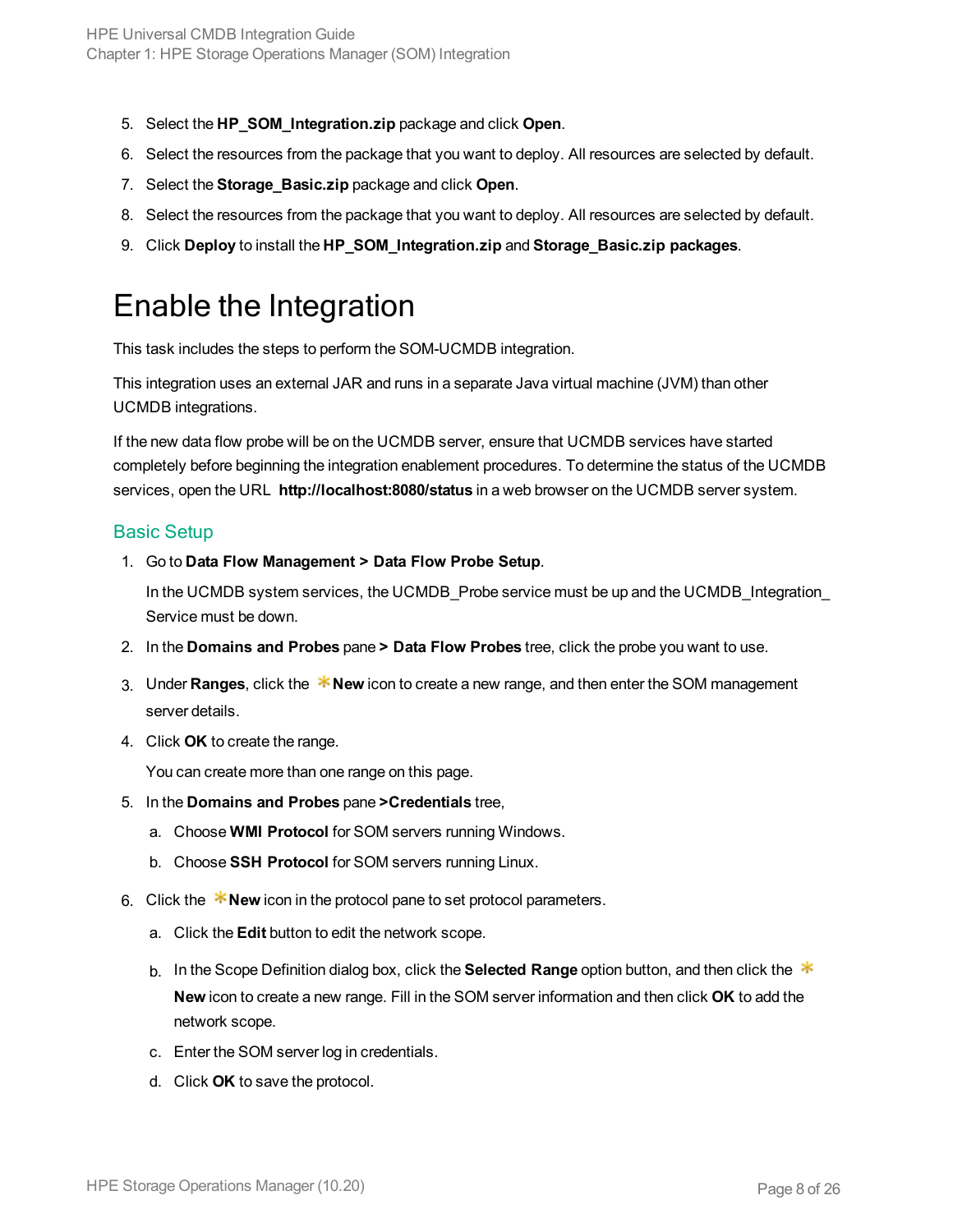- 7. Select the **HTTP Protocol**, then the **\*New** icon to set protocol parameters.
	- Follow the same setup procedure as WMI and SSH above.
	- The user name must be part of the web services client role.

To view what role the user belongs to, in the SOM console go to Configurations > Security > User Account Mappings.

- The timeout must be set to a minimum of 60,000 msec. (60 seconds)
- Trust store information is optional.
- 8. Go to **Universal Discovery > Discovery Modules/Jobs** tab **> Discovery Modules** tree **> Network Infrastructure > Basic**.
	- a. Right-click one of the ICMP discovery jobs and select **Activate**.
	- b. Expand **Host Connection** in the file tree
		- <sup>o</sup> For SOM servers running the Windows operating system, right-click **Host Connection by WMI** and select **Activate**.
		- <sup>o</sup> For SOM servers running Linux operating system, right-click **Host Connection by Shell** and select **Activate**.
- 9. In Integration Jobs, right-click the job that was created and select run all-data sync to perform the job.

#### Create the Integration

1. Add the SOM management server IP address to the Data Flow Probe IP ranges.

Go to **Data Flow Management > Data Flow Probe Setup**. Choose the probe corresponding to the UCMDB server.

- 2. Enter user name and password credentials to access SOM from UCMDB. Certificate based authentication is optional.
- 3. Create a new Integration Point.
	- a. In the Integration Studio, click the  $*$ New icon to create a new integration.
	- b. Set Integration Properties.
		- i. Click the **Select Adapter** button next to the **Adapter** field to select an adapter.

"HP SOM Integration" for SOM

c. Set the adapter properties under the Integration Properties.

For more information, see "Adapter [Properties"](#page-9-0) on the next page.

i. Set the credentials ID to the HTTPS protocol credential. This is the only option supported for SOM.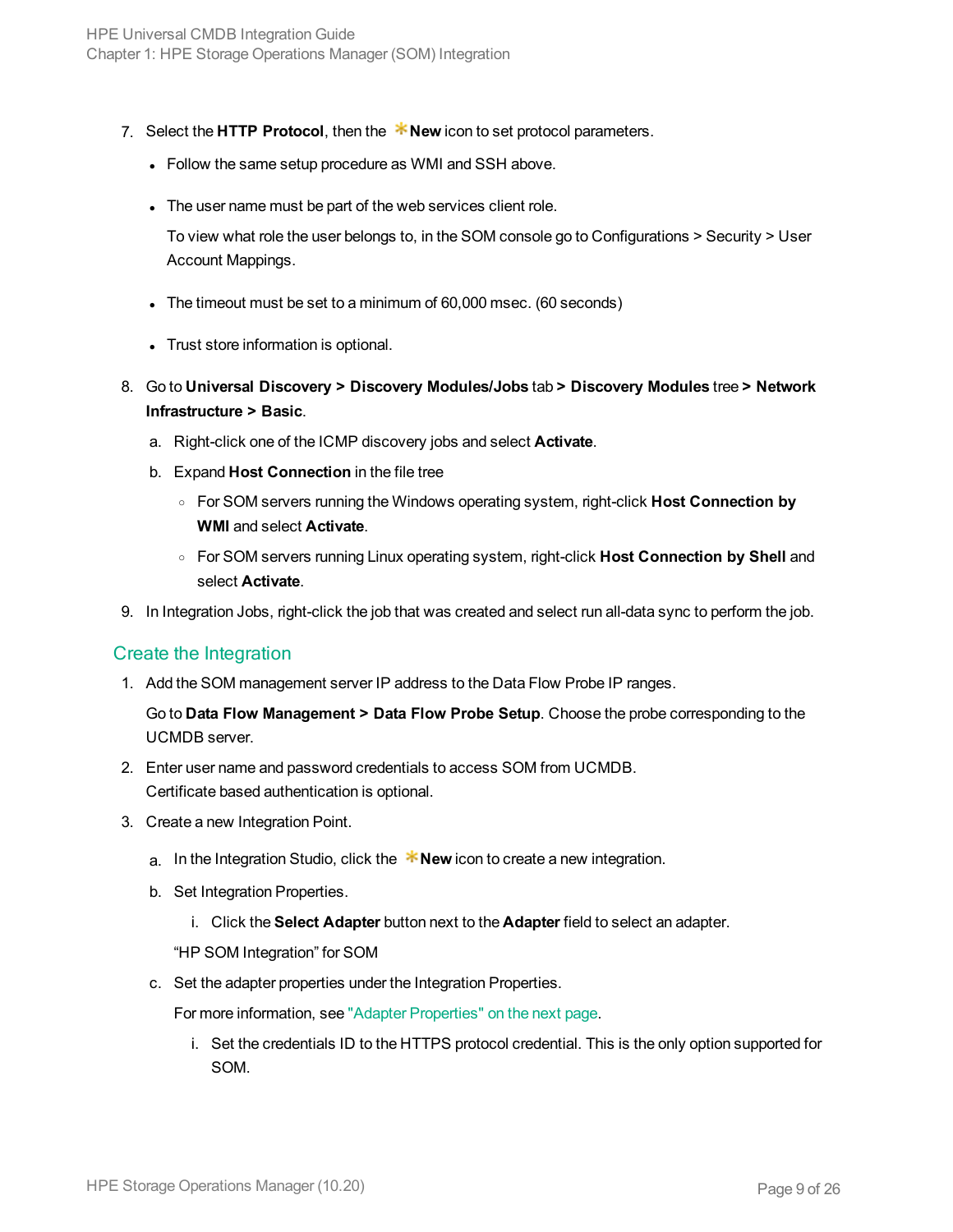- ii. Select the Data Flow Probe from the drop-down menu.
- iii. Click the cube next to the trigger CI instance field and choose a CI. The CI should be set to the IP of the SOM server.
- 4. Run the integration created in step 3.

**Note:** For information about running integration jobs, see "Integration Studio" in the *HP Universal CMDB Data Flow Management Guide*.

#### Optional Configuration

For large SOM data sets, adjust the appilog.agent.local.max.worker.runtime value in the <*DataFlowProbeInstallDir*>/conf/DataFlowProbe.properties file to match your environment. For example, with a SOM data set of approximately 15,000 elements, setting the argument to 3600000 resulted in acceptable behavior.

<span id="page-9-0"></span>After modifying the DataFlowProbe.properties file, restart the DataFlowProbe service.

### Adapter Properties

This job uses a database CI as the trigger.

A switch or server in SOM inherits from a Node CIT in UCMDB based on the following adapter properties:

| <b>Parameter</b>        | <b>Description</b>                                                                                                                                                                                                                                                                                            |
|-------------------------|---------------------------------------------------------------------------------------------------------------------------------------------------------------------------------------------------------------------------------------------------------------------------------------------------------------|
| <b>Allow DNS Lookup</b> | If a node in the SOM database does not have an IP address but has a<br>DNS name, it is possible to resolve the IP address by the DNS name.<br><b>True:</b> If a node does not have an IP address, an attempt is made to<br>resolve the IP address by DNS name (if a DNS name is available).<br>Default: False |
| <b>Credentials ID</b>   | The HTTP Protocol Credentials of the SOM management server<br>configured in UCMDB.                                                                                                                                                                                                                            |
| Ignore Nodes Without IP | Defines whether or not nodes in SOM without IP addresses should be<br>pulled into UCMDB.<br>• True. Nodes without IPs are ignored.<br>• False. A Node CI is created with a SOM ID as the node key<br>attribute.                                                                                               |
|                         | <b>Note:</b> Setting this parameter to <b>False</b> may result in duplicate                                                                                                                                                                                                                                   |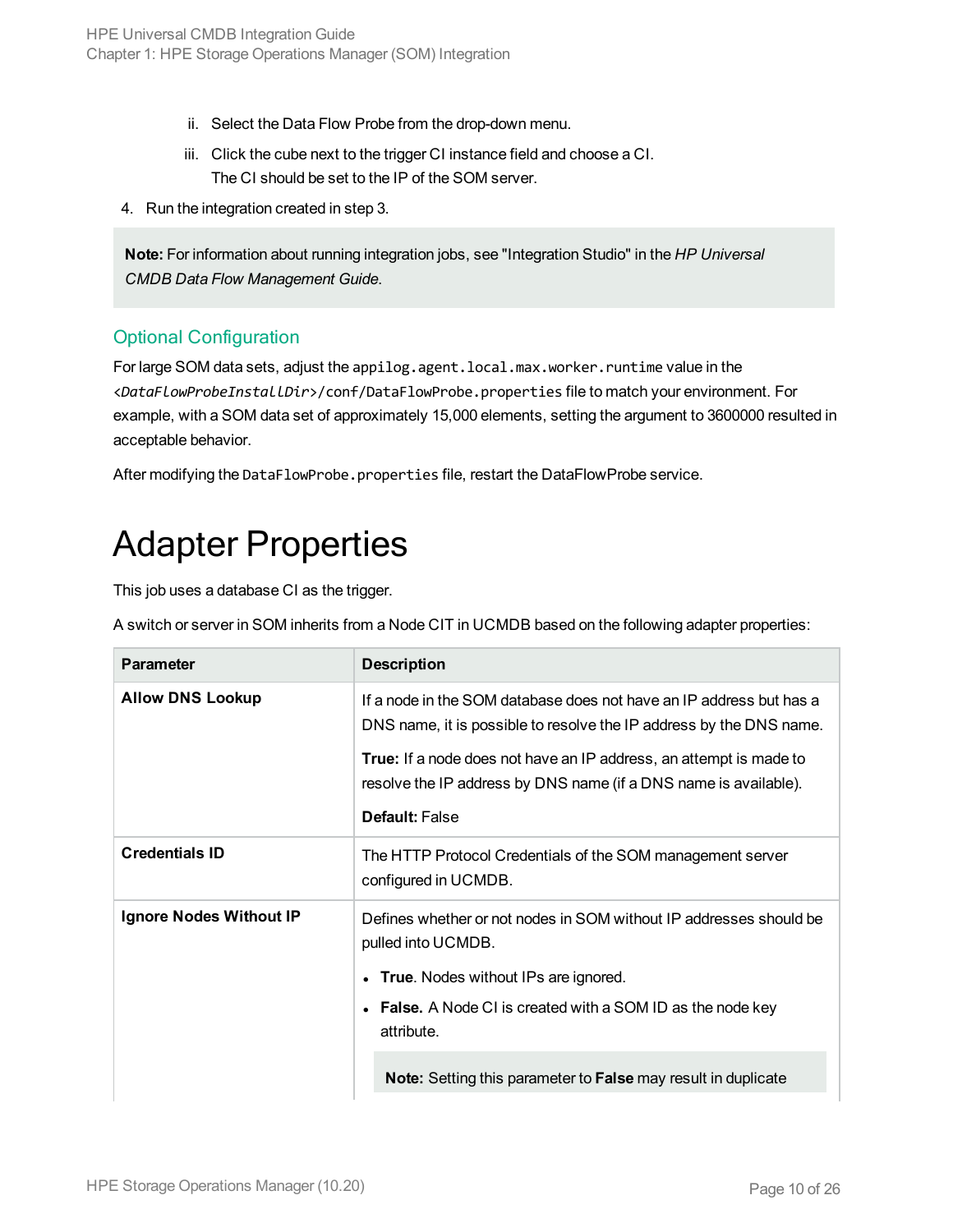| <b>Parameter</b>                | <b>Description</b>                                                                                                                                                                                                                          |  |
|---------------------------------|---------------------------------------------------------------------------------------------------------------------------------------------------------------------------------------------------------------------------------------------|--|
|                                 | CIs in the CMDB.                                                                                                                                                                                                                            |  |
|                                 | <b>Default: True</b>                                                                                                                                                                                                                        |  |
| <b>Ignore Ports Without WWN</b> | If set to true, the integration ignores Fiber Channel Ports that do not<br>have a WWN.<br><b>Default: True</b>                                                                                                                              |  |
| <b>Remote JVM Arguments</b>     | JVM parameters that are passed to the external JVM.<br>Default: - Xms 1024m - Xmx 2560m                                                                                                                                                     |  |
|                                 | Adjust the value of this argument to match your environment. For<br>example, with a SOM data set of approximately 15,000 elements,<br>setting the argument to -Xms25G -Xmx25G -XX: -<br>UseGCOverheadLimit resulted in acceptable behavior. |  |
| <b>Remote JVM Class Path</b>    | Set the external JVM class path.                                                                                                                                                                                                            |  |
|                                 | Note: Do not change %minimal_classpath%.                                                                                                                                                                                                    |  |
| <b>Remote Process Timeout</b>   | Timeout for remote process in external JVM.                                                                                                                                                                                                 |  |
|                                 | Set to a minimum of 60,000 m. sec. (60 seconds).                                                                                                                                                                                            |  |
|                                 | Adjust the value of this argument to match your environment. For<br>example, with a SOM data set of approximately 15,000 elements,<br>setting the argument to 5400000 (m. sec.) resulted in acceptable<br>behavior.                         |  |
| <b>Run In Separate Process</b>  | If set to true, the adapter will run in the external JVM.                                                                                                                                                                                   |  |
|                                 | Default: True                                                                                                                                                                                                                               |  |
|                                 | Note: Currently, this value must remain set to True.                                                                                                                                                                                        |  |
| <b>Data Flow Probe</b>          | Name of the data flow probe for collecting SOM data.                                                                                                                                                                                        |  |
| <b>Trigger CI Instance</b>      | IP address of the SOM management server.                                                                                                                                                                                                    |  |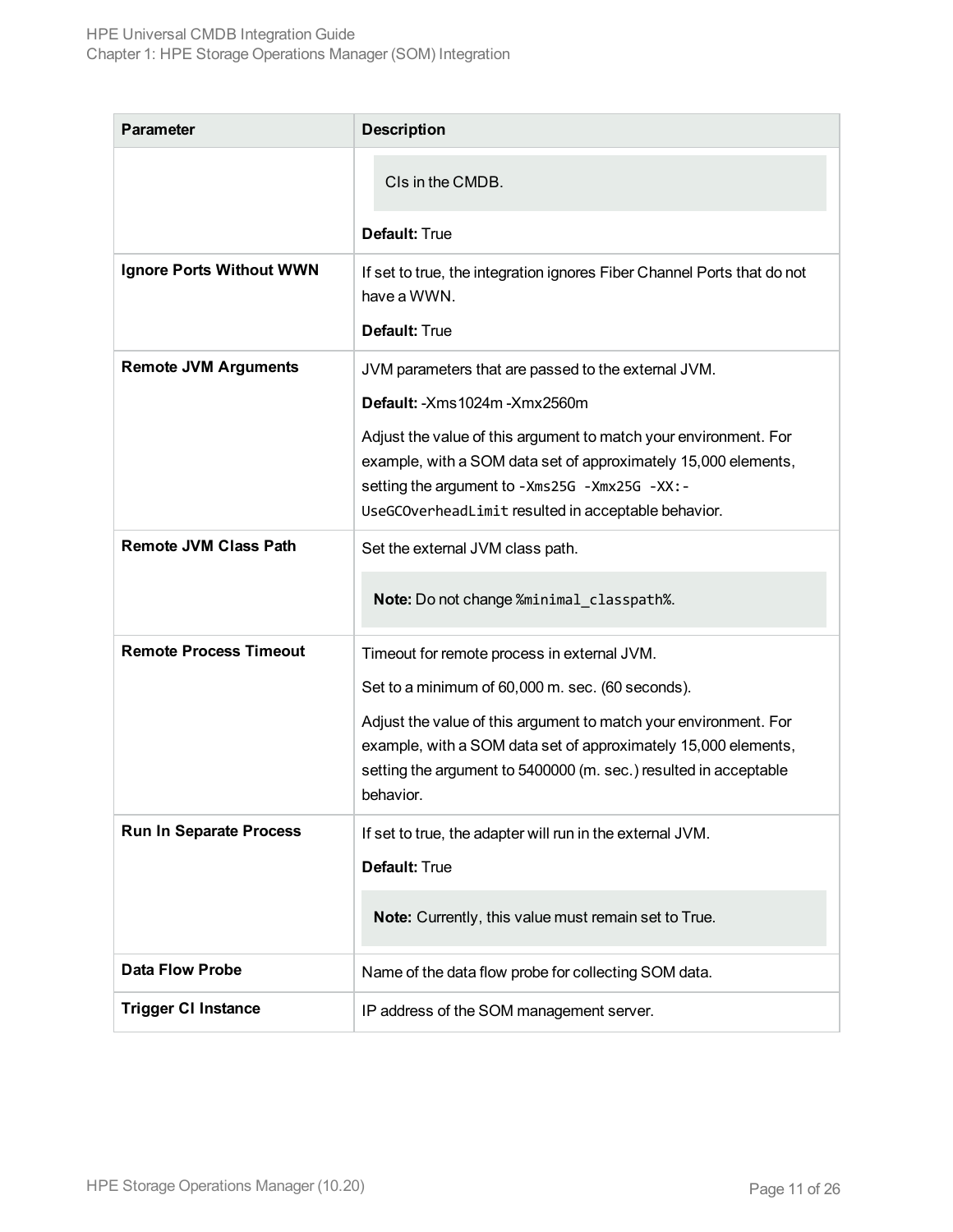## <span id="page-11-0"></span>Discovered CITs and Relationships

This section describes SOM storage entities in UCMDB:

- <sup>l</sup> **Fibre Channel Connect**. Represents a fibre channel connection between fibre channel ports.
- <sup>l</sup> **Fibre Channel Port**. Has change monitoring enabled on parameters such as state, status, WWN, and trunked state. Since a Fibre Channel Port is a physical port on a switch, it inherits from the Physical Port CIT under the NodeElement Resource CIT.
- <sup>l</sup> **Fibre Channel Switch**. Falls under the Node CIT because SOM maintains an IP address for each switch. Parameters such as status, state, total/free/available ports, and version are change monitore
- **Logical Volume**. Represents volumes on storage arrays with change monitoring on availability, total/free/available space, and storage capabilities.
- **Storage Array**. Represents a storage array with change monitoring on details such as serial number, version, and status. Since a storage array may not have a discoverable IP address, it inherits from the Network Device CIT.
- <sup>l</sup> **Storage Fabric**. Inherits from the Network Resource CIT and represents a storage fabric. This CIT has no change monitoring enabled.
- **Storage Processor**. Represents other storage devices such as SCSI controllers, and inherits from the Host Resource CIT. A Storage Processor CIT monitors change on parameters such as state, status, version, WWN, roles, power management, and serial number.
- **Storage Pool.** Storage Pool information is also collected from each storage array. This data collection populates a map as shown here:



#### <span id="page-11-1"></span>Node Details

SOM maintains information on Operating Systems, IP address, and DNS name on each host. DFM uses this information to create Node CIs (UNIX or Windows) and IpAddress CIs.

Because UCMDB uses the IP address of a node as part of its primary key, DFM attempts to use the IP address from SOM for this purpose. If an IP address is not available, DFM then attempts to resolve the host's IP address using a DNS name. If neither an IP address nor a DNS name is available, DFM ignores the host (see "Adapter [Properties"](#page-9-0) on page 10).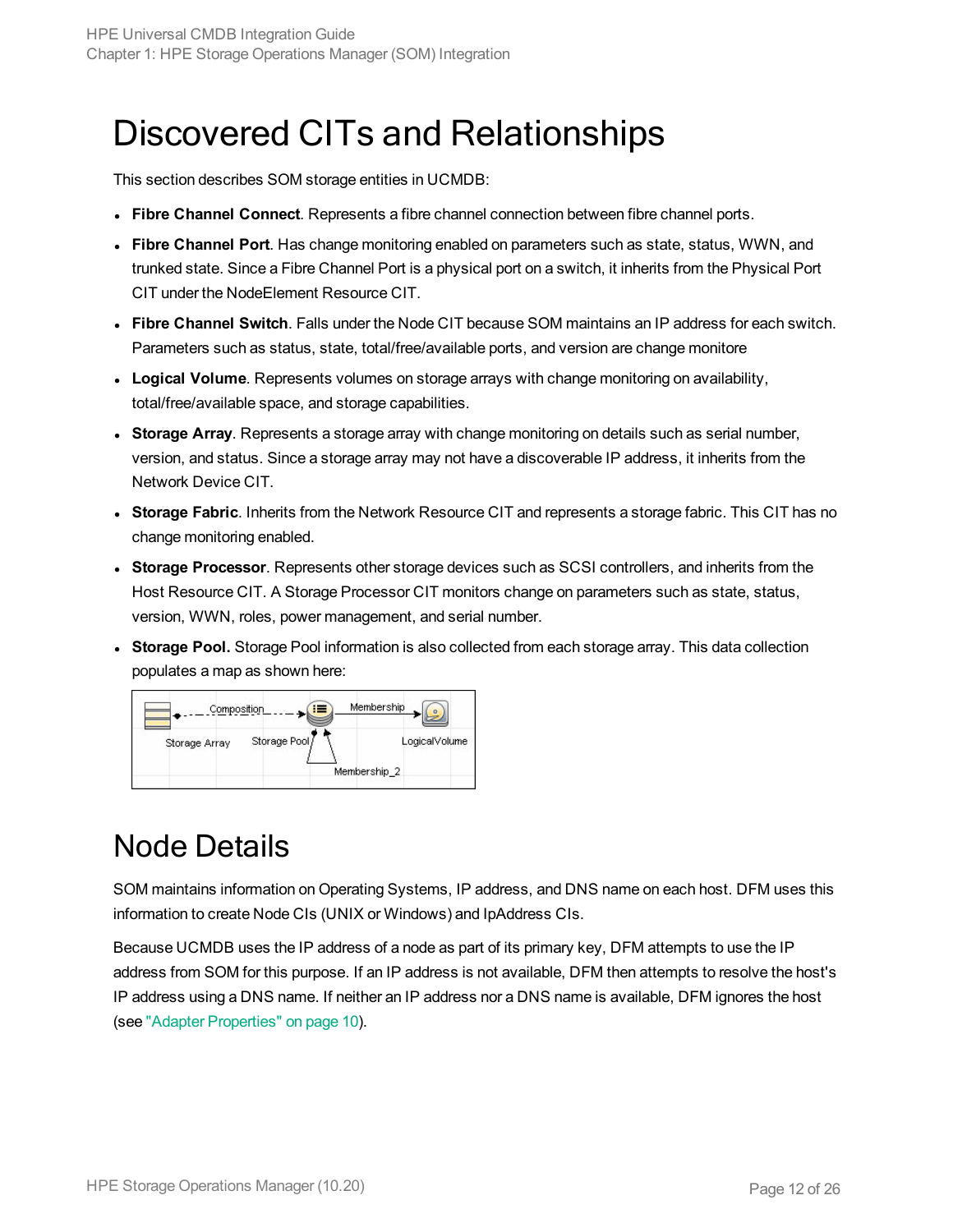



### <span id="page-12-0"></span>SAN Topology

SAN Topology consists of the Fibre Channel network topology and includes (fibre channel) connections between Fibre Channel Switches, Hosts, and Storage Arrays. SOM maintains a list of WWNs that each Fibre Channel Port connects to, and this package uses this list of WWNs to establish Fibre Channel Connection links.

SAN topology data populate a map as shown here:



### <span id="page-12-1"></span>Storage Topology

Storage topology consists of relationships between Logical Volumes on a host and Logical Volumes on a Storage Array. DFM uses multiple tables to identify this relationship as shown in the query below. This view is a summary of all of the above information.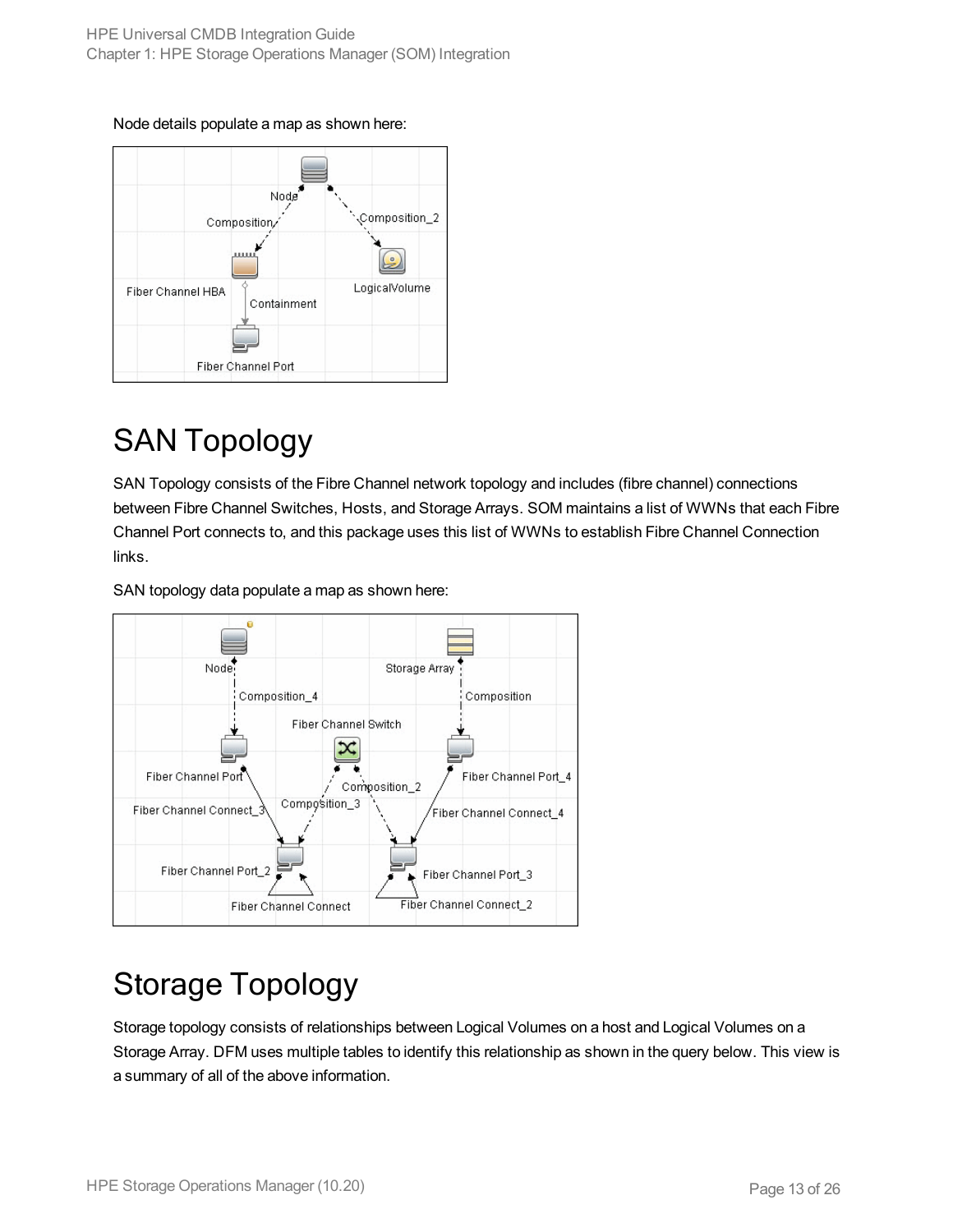#### Storage topology data populate a map as shown here:



## <span id="page-13-0"></span>Views

The SOM package contains views that display common storage topologies. These are basic views that can be customized to suit the integrated SOM applications.

### <span id="page-13-1"></span>Storage Array Details

This view shows a Storage Array and its components including Logical Volumes, HBAs, Storage Processors, and Fibre Channel Ports. The view shows each component under its container Storage Array and groups Logical Volumes by CI Type.

Storage Array does not require all components in this view to be functional. Composition links stemming from the Storage Array have a cardinality of zero-to-many. The view may show Storage Arrays even when there are no Logical Volumes or Storage Processors.

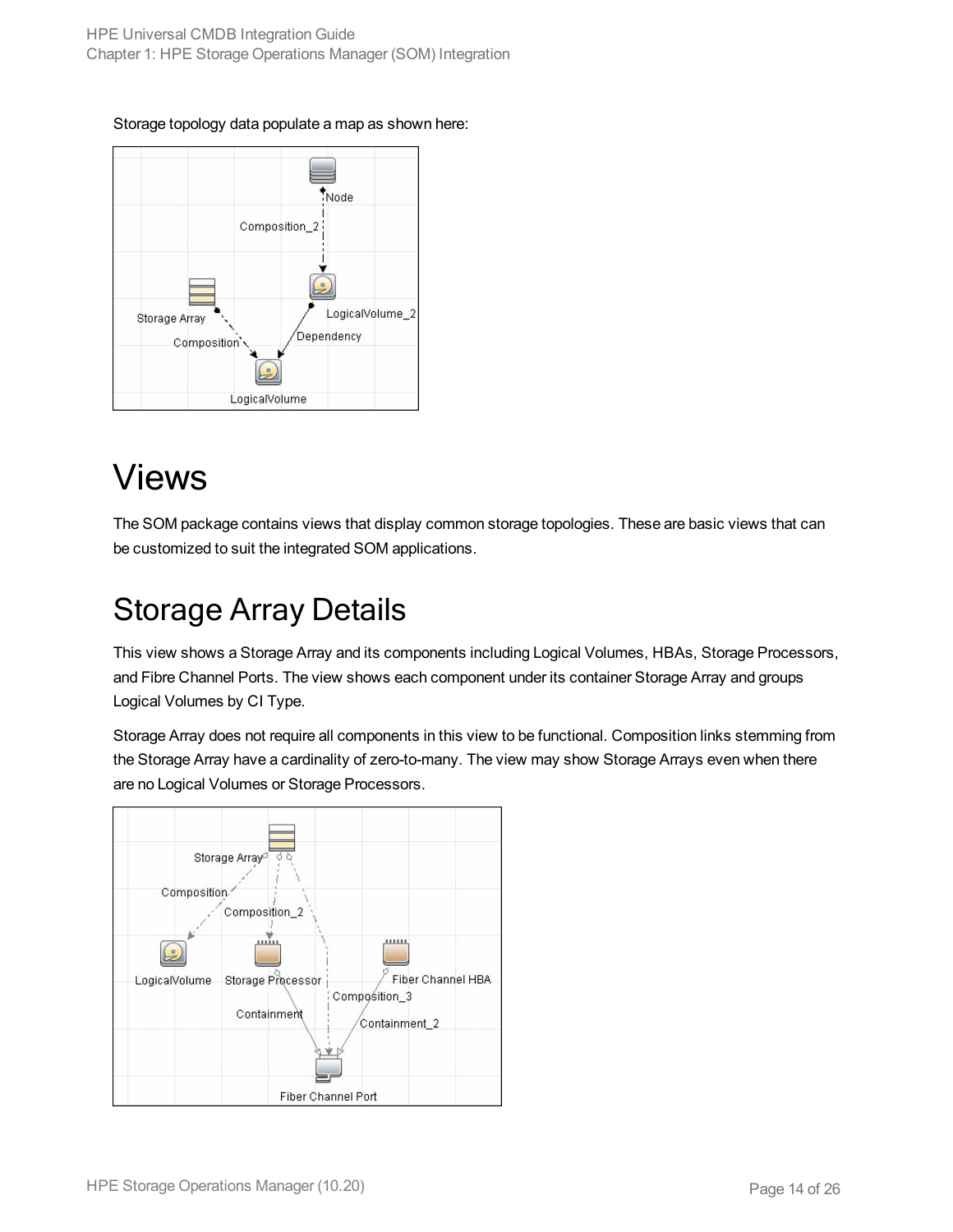### <span id="page-14-0"></span>FC Switch Details

This view shows a Fibre Channel Switch and all connected Fibre Channel Ports.



### <span id="page-14-1"></span>FC Switch Virtualization

FC Switch Virtualization consists of a physical switch or chassis, partitioned into multiple logical switches. Unlike Ethernet virtualization, physical ports are not shared among multiple virtual switches. Rather, each virtual switch is assigned one or more dedicated physical ports that are managed independently by the logical switches.

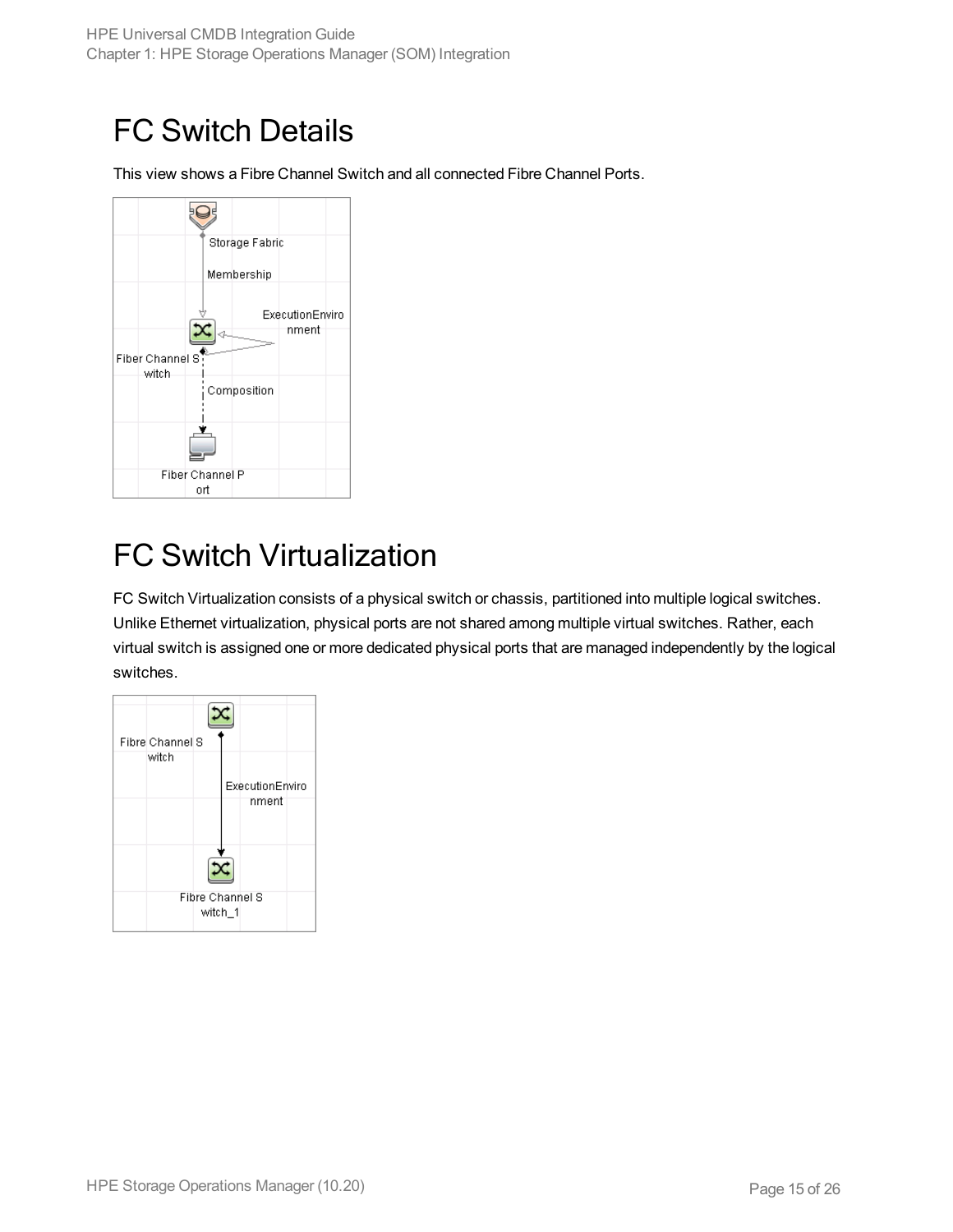#### <span id="page-15-0"></span>Storage Pool Details

This view shows Storage Pools with associated Storage Arrays and Logical Volumes.



### <span id="page-15-1"></span>Host Storage Details

This view shows only Hosts that contain a Fibre Channel HBA or a Logical Volume. This keeps the view storage-specific and prevents hosts discovered by other DFM jobs from being included in the view.

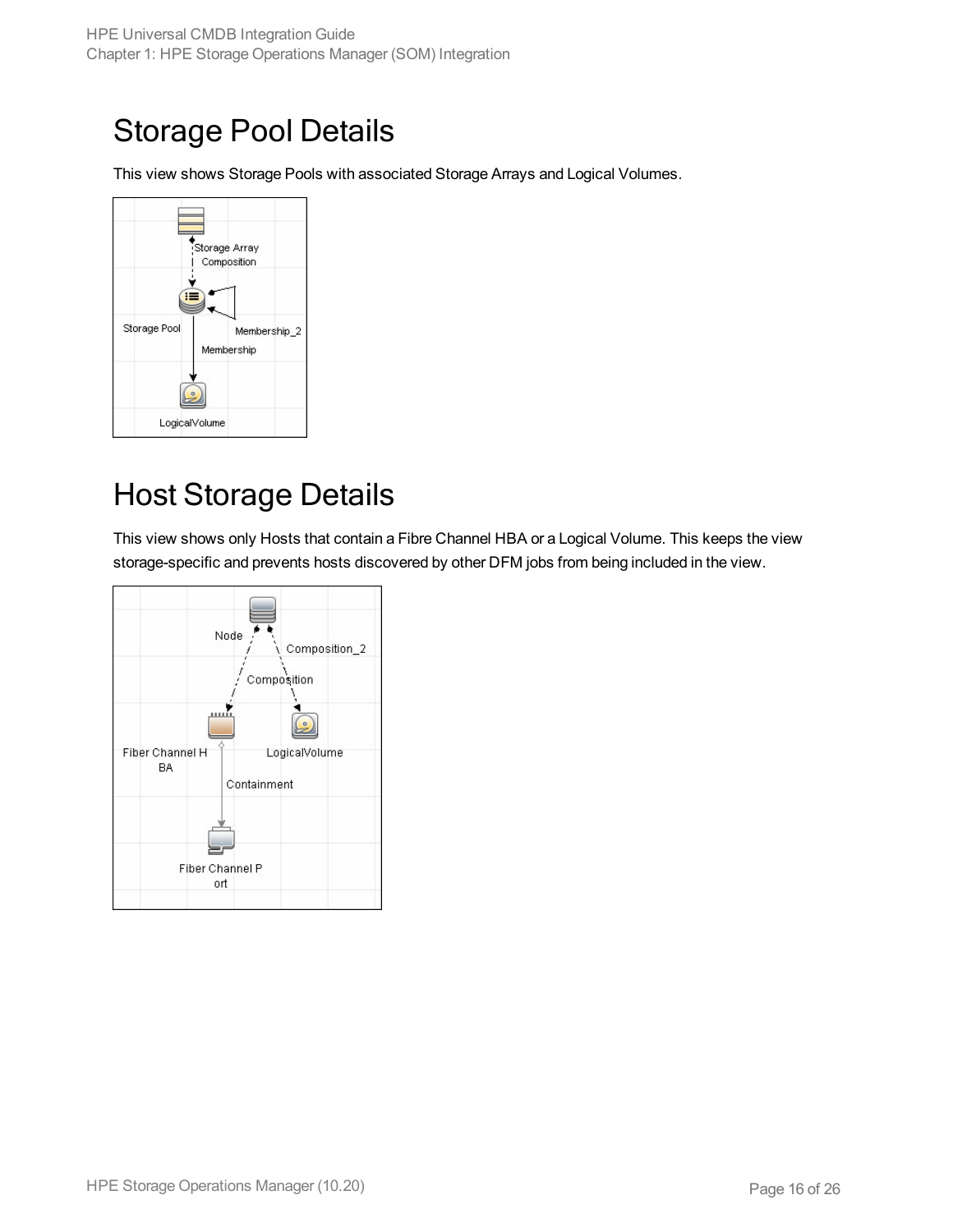### <span id="page-16-0"></span>SAN External Storage

External storage configuration consists of a storage array presenting a logical volume that, in reality, belongs to another storage array. This is typically used in configurations where high-end, more expensive, front-end arrays present volumes from back-end, cheaper, storage to servers. The goal of this type of virtualization is to virtualize multiple disk arrays from different vendors, scattered over the network, into a single monolithic storage device that can be managed uniformly.



### <span id="page-16-1"></span>SAN Topology

This view maps physical connections between Storage Arrays, Fibre Channel Switches, and Hosts. The view shows Fibre Channel Ports below their containers. The view groups the Fibre Channel Connect relationship CIT to prevent multiple relationships between the same nodes from appearing in the top layer.

**Note:** A node can be a physical host or an inferred host.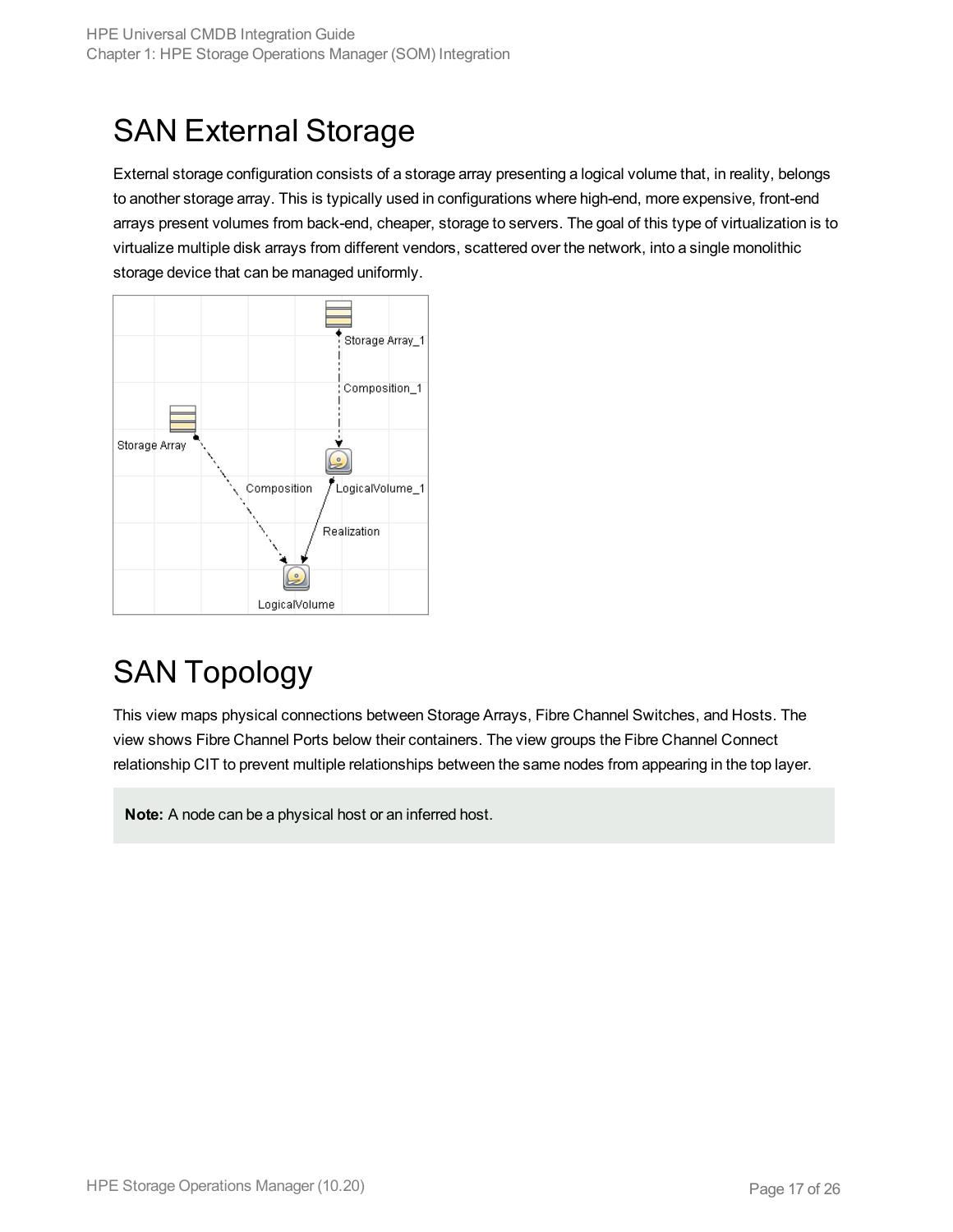

## <span id="page-17-0"></span>Storage Topology

This view maps logical dependencies between Logical Volumes on Hosts and Logical Volumes on Storage Arrays. There is no folding in this view.



## <span id="page-17-1"></span>FC Port to FC Port

This rule propagates events on a Fibre Channel Port to another connected Channel Port.

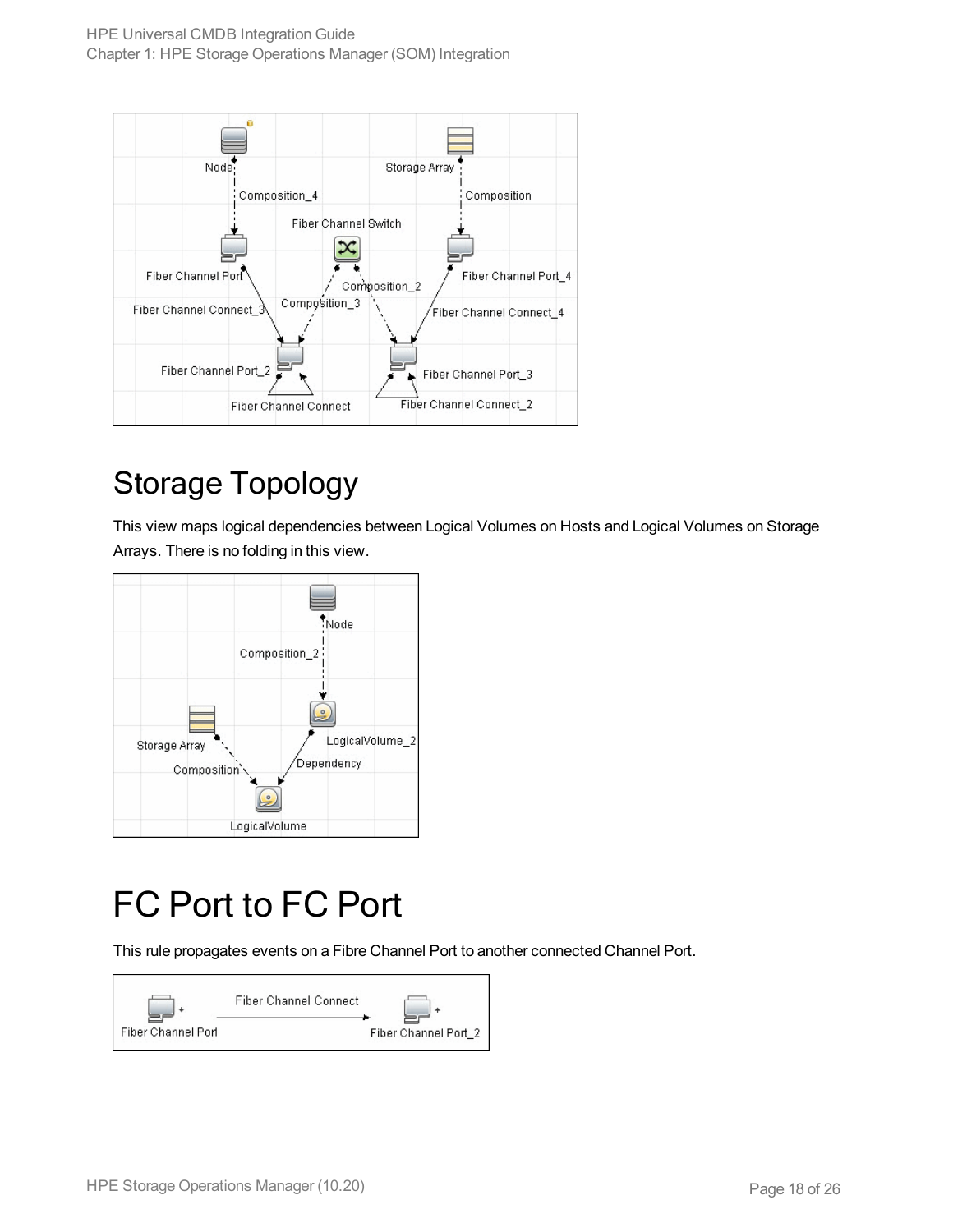#### **Example of HBA crashing on a Storage Array:**

- The event propagates from the HBA to the Storage Array and the Logical Volumes on the Array because of the Storage Devices to Storage Array rule.
- The impact analysis event on the Logical Volume then propagates to other dependent Logical Volumes through the Logical Volume to Logical Volume rule.
- Hosts using those dependent Logical volumes see the event next because of the Host Devices to Host rule.
- Depending on business needs, you define impact analysis rules to propagate events from these hosts to applications, business services, lines of business, and so on. This enables end-to-end mapping and impact analysis using UCMDB.

## <span id="page-18-0"></span>Impact Analysis Rules

This package contains basic impact analysis rules to enable impact analysis and root cause analysis in UCMDB. These impact analysis rules are templates for more complex rules that you can define based on business needs.

All impact analysis rules fully propagate both Change and Operation events. For details on impact analysis, see "Impact Analysis Manager Page" and "Impact Analysis Manager Overview" in the *HP Universal CMDB Modeling Guide*.

<span id="page-18-1"></span>**Note:** Impact analysis events are not propagated to Fibre Channel Ports for performance reasons.

### FC Port to FC Port

This impact analysis rule propagates events between related fiber channel ports.

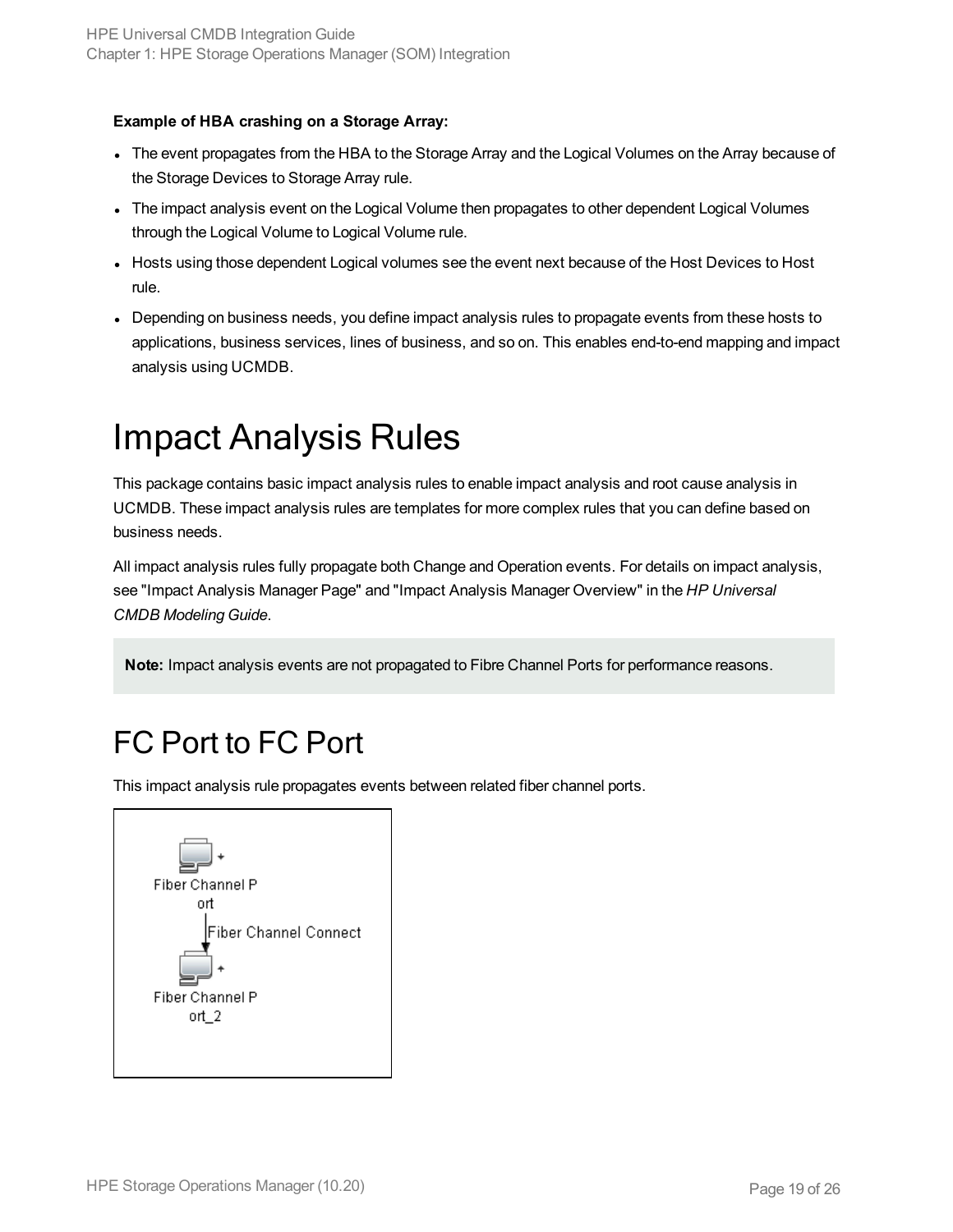### <span id="page-19-0"></span>FC Switch Devices to FC Switch

This impact analysis rule propagates events from a Fibre Channel Port to and from a Switch. The event is also propagated to the associated Storage Fabric.



### <span id="page-19-1"></span>Host Devices to Host

This impact analysis rule propagates events between Fibre Channel HBAs and Hosts, and Logical Volumes on the Host.



### <span id="page-19-2"></span>Logical Volume to Logical Volume

This impact analysis rule propagates events on a Logical Volume contained in a Storage Array to the dependent Logical Volume on the Host.

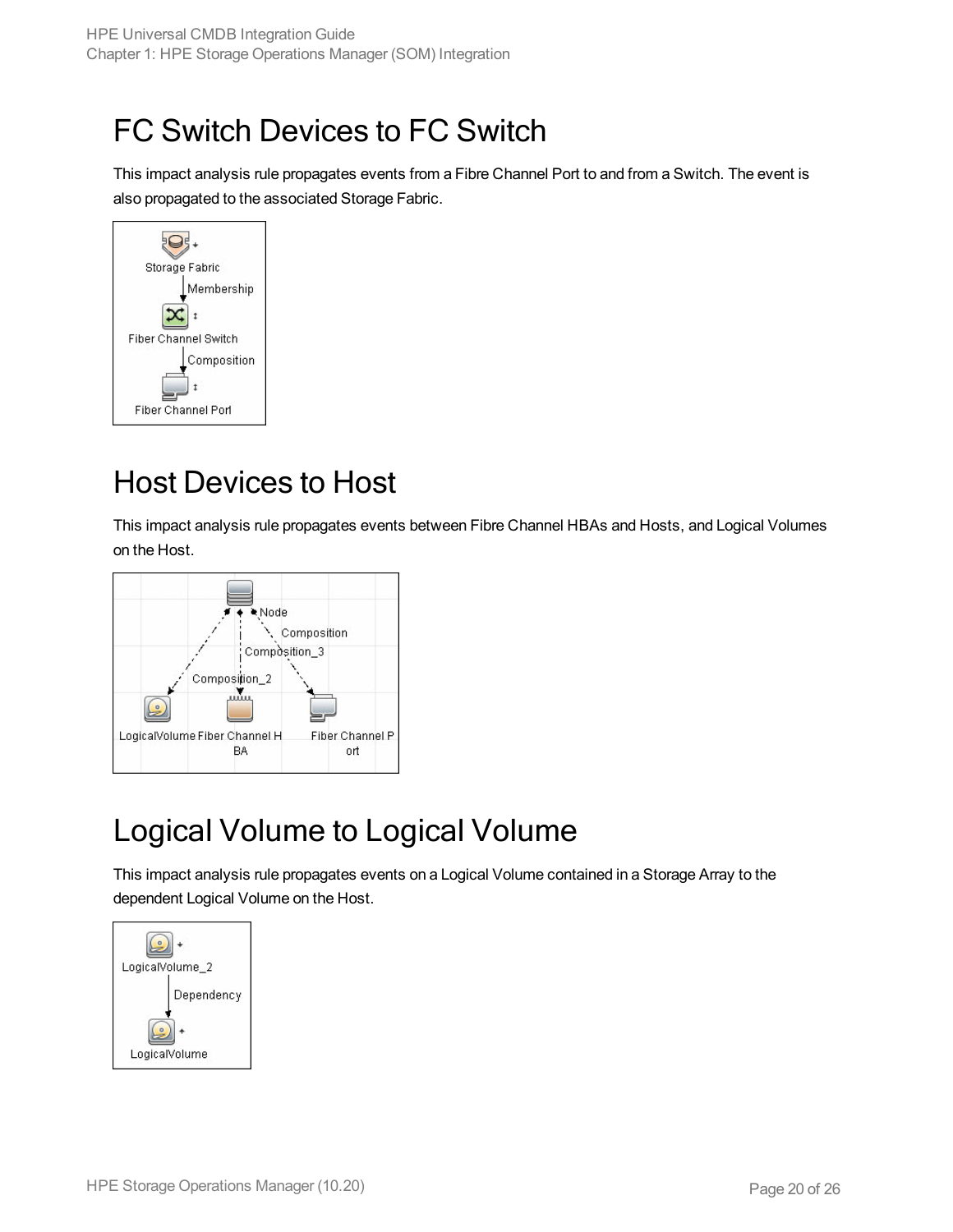#### <span id="page-20-0"></span>Storage Array Devices to Storage Array

This impact analysis rule propagates events between Logical Volumes, Storage Processors, Fibre Channel HBAs, and Storage Arrays.



## <span id="page-20-1"></span>**Reports**

The SOM package contains basic reports that can be customized to suit the integrated storage content.

The Change Monitoring and Asset Data parameters are set on each CIT in this package to enable Change and Asset Reports in Universal CMDB. The following reports are available:

- **.** "Storage Array [Configuration"](#page-20-2) below
- "Host [Configuration"](#page-21-0) on the next page
- "Storage Array [Dependency"](#page-21-1) on the next page
- "Host Storage [Dependency"](#page-22-0) on page 23
- <span id="page-20-2"></span>"Storage Pool [Configuration"](#page-22-1) on page 23

#### Storage Array Configuration

This report shows detailed information on Storage Arrays and its sub-components including Fibre Channel Ports, Fibre Channel Arrays, and Storage Processors. The report lists Storage Arrays with sub-components as children of the Array.

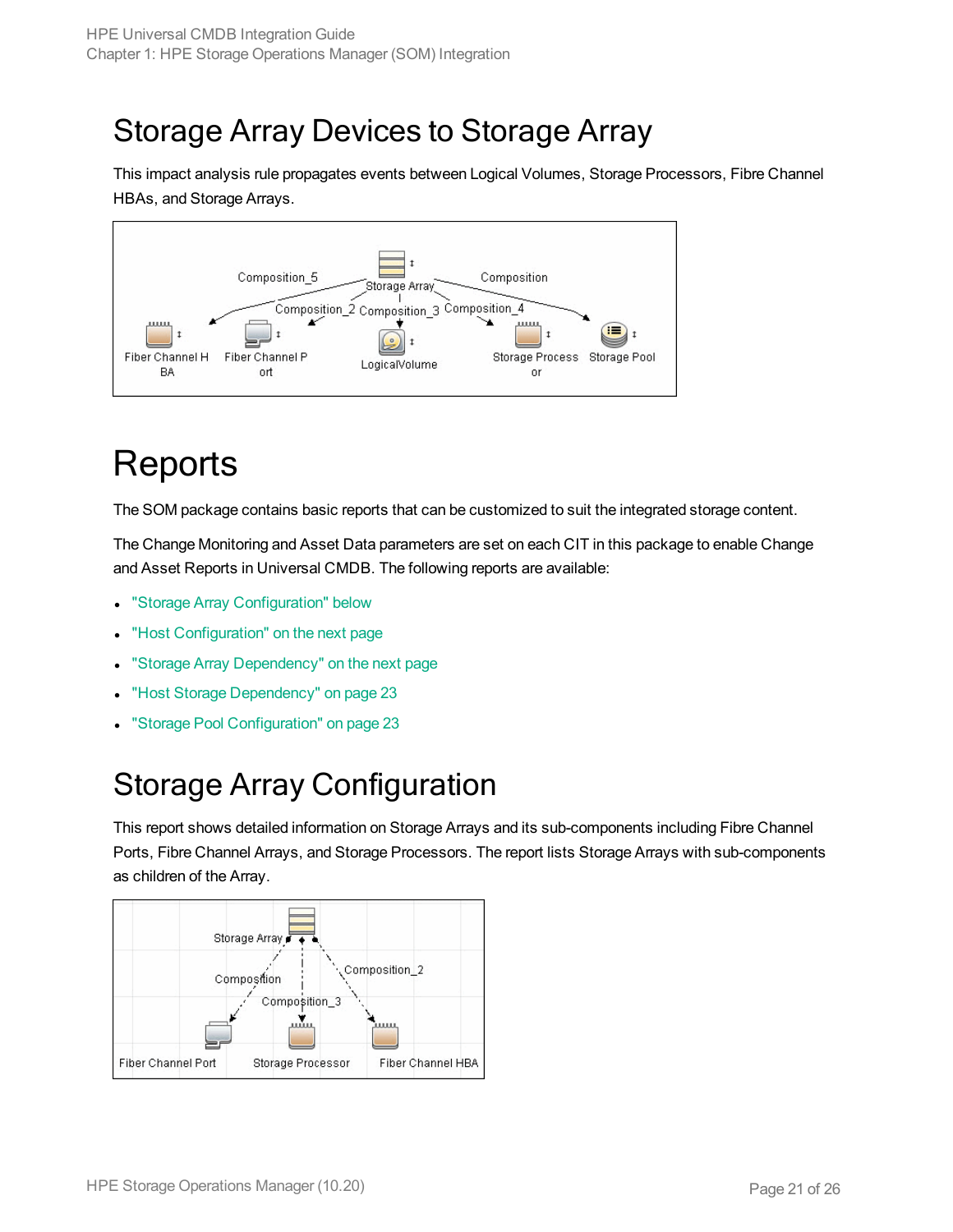### <span id="page-21-0"></span>Host Configuration

This report shows detailed information on hosts that contain one or more Fibre Channel HBAs, Fibre Channel Ports, or Logical volumes. The report lists hosts with sub-components as children of the host.



#### <span id="page-21-1"></span>Storage Array Dependency

This report maps dependencies on a Storage Array. The report also displays information on switches connected to it.

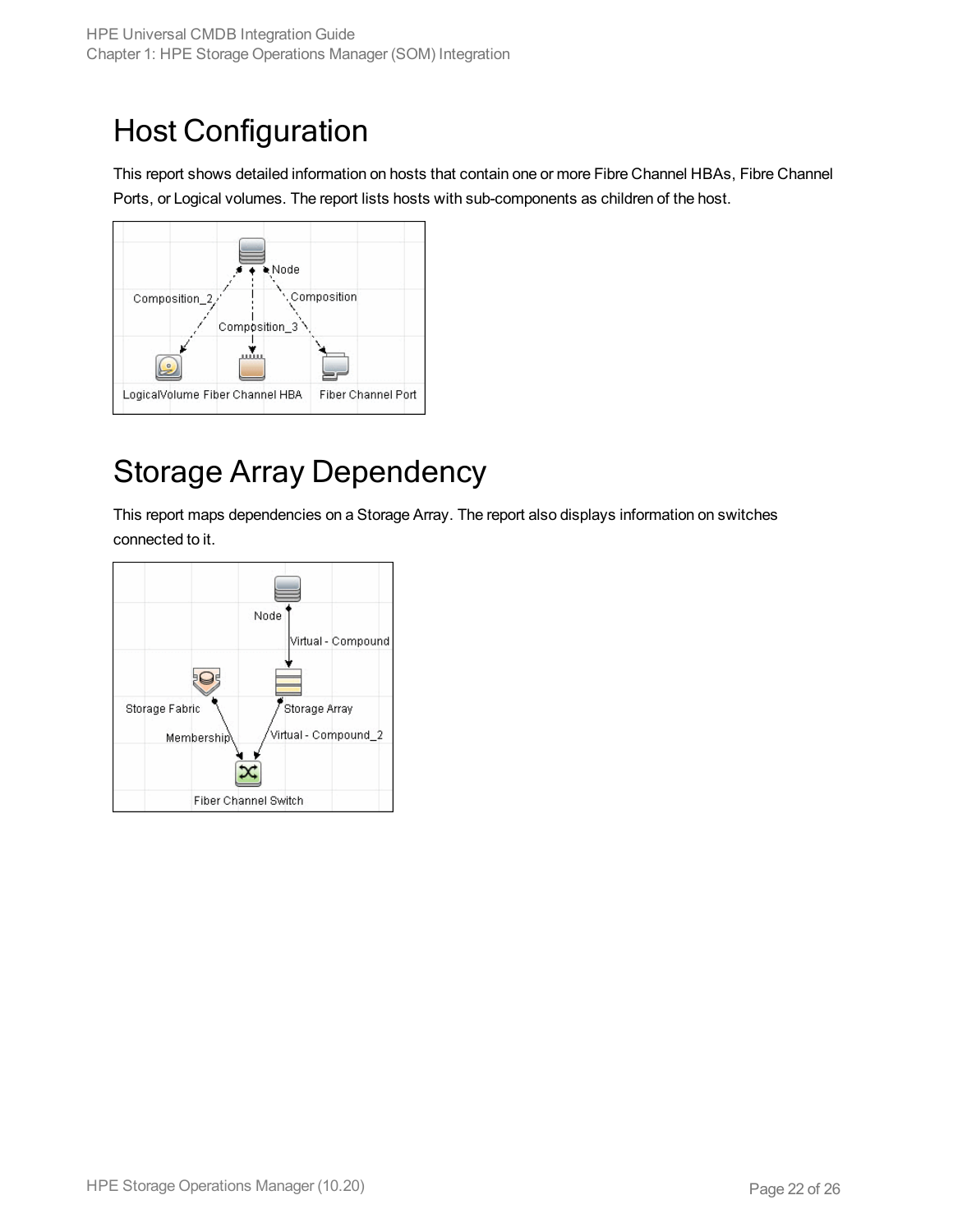#### <span id="page-22-0"></span>Host Storage Dependency

This report shows detailed information on storage infrastructure dependencies of a Host. The report lists hosts and dependent components.



#### <span id="page-22-1"></span>Storage Pool Configuration

This report shows detailed information on Storage Pool configuration.

| Composition   | Membership   |               |
|---------------|--------------|---------------|
| Storage Array | Storage Pool | LogicalVolume |

## <span id="page-22-2"></span>Troubleshooting the Integration

This section contains useful information for troubleshooting the SOM-UCMDB Integration.

- Log files
	- Integration errors and exceptions are logged in the RemoteProcesses. log file, which is located in the following directory:

<*DataFlowProbeInstallDir*>\runtime\log

The default <*DataFlowProbeInstallDir*> is <*Drive*>:\hp\UCMDB\DataFlowProbe.

- You can also view the log information from the UCMDB console. To view the log for an integration point, in the Integration Studio, select an integration point. In the integration jobs list, right click a job, and then click **View Communication Log**.
- Differences in identifiers

The data type of the FC port identifiers and the storage pool identifiers differs between SOM and UCMDB. For this reason, the SOM IDs cannot be stored directly in the UCMDB database.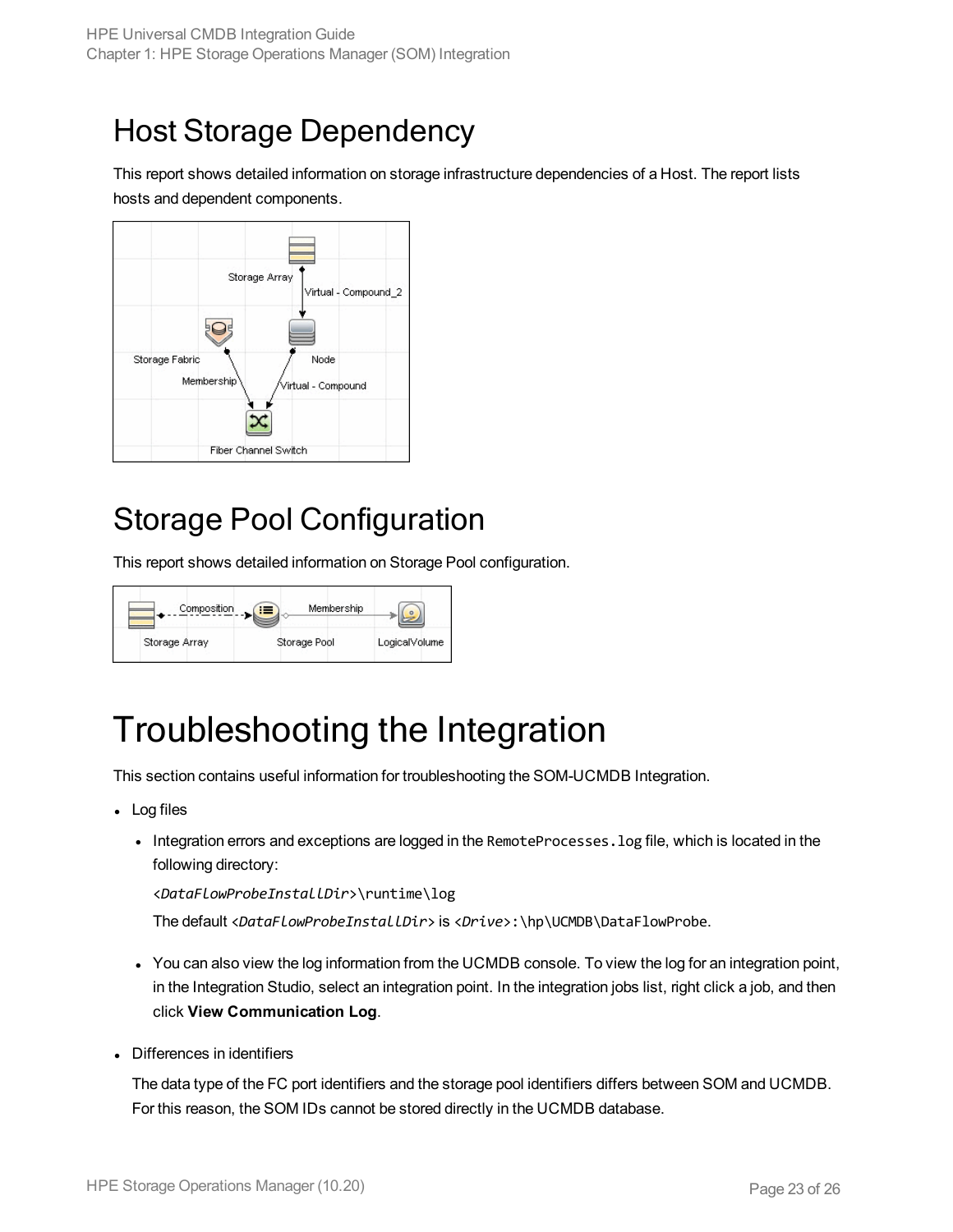The integration assigns a new identifier to each FC port and each storage pool. The integration maintains a mapping file of the new UCMDB IDs to the existing SOM IDs. This mapping file must be present on the UCMDB server for CI reconciliation to occur during the SOM data collection cycle.

The mapping file is maintained in the following location:

<*DataFlowProbeInstallDir*>\runtime\probeManager\ discoveryResources\som\cache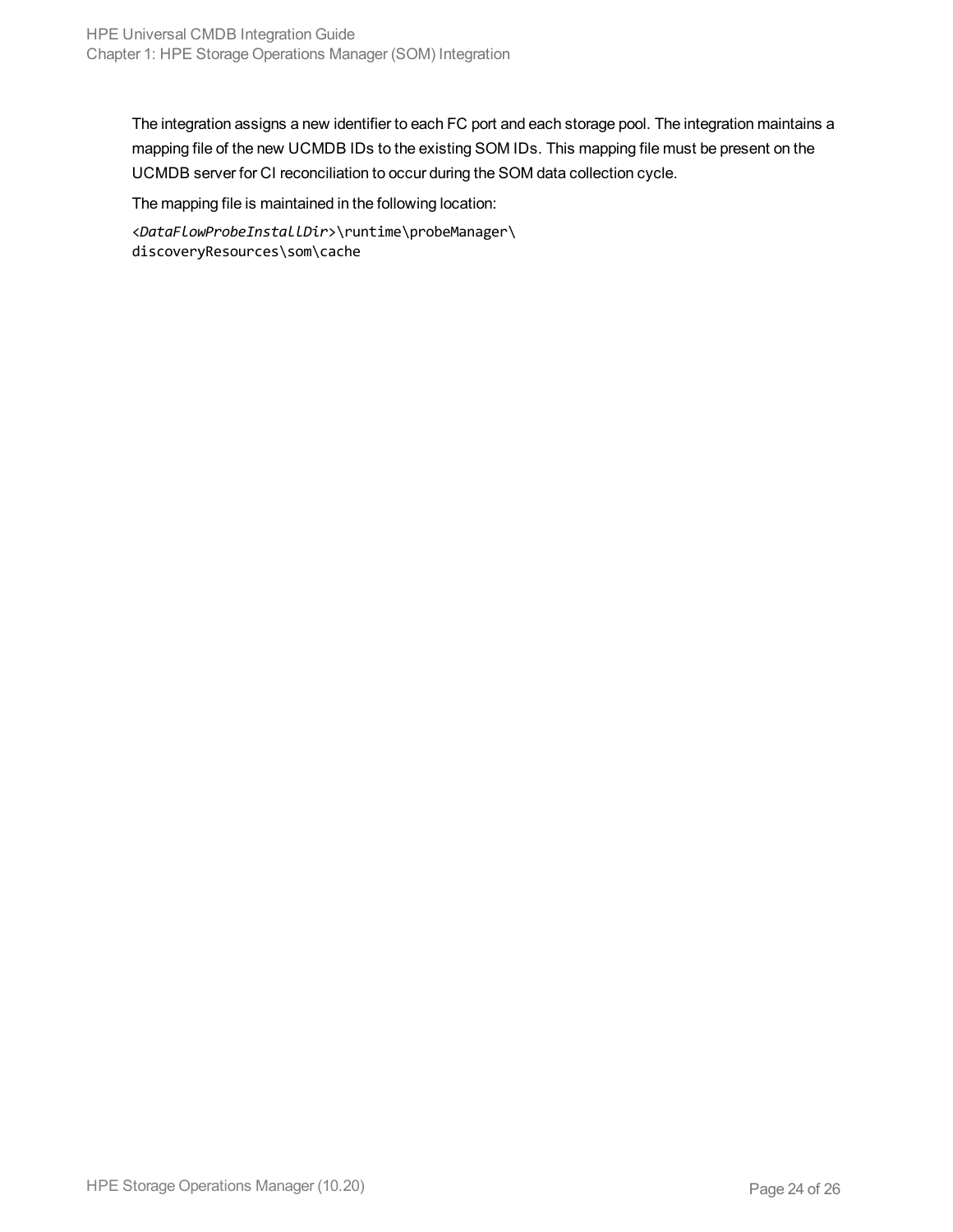## <span id="page-24-0"></span>Known Issues

This section describes the known issues of the SOM-UCMDB Integration.

- The SAN host configuration report page shows all switch, host, and storage data.
- The integration does not currently support NAS devices.
- For Switch CITs, UCMDB applies the following identification rules:

Nodes are identified using OS identifiers (for example, IP address or Net Bios name) or hardware identifiers (for example, MAC address or serial number). Two nodes that match the value for at least one OS identifier and one hardware identifier are considered to be the same node. Nodes that do not have such a match and have a conflicting value in either an OS identifier or a hardware identifier are considered to be different.

- OS identifiers include:
	- <sup>o</sup> Name
	- <sup>o</sup> 66% of their IP addresses
	- <sup>o</sup> 66% of their IP addresses' Authoritative DNS Name
	- <sup>o</sup> Net Bios name
- Hardware identifiers include:
	- <sup>o</sup> 66% of their interfaces' MAC addresses
	- <sup>o</sup> SNMP system name
	- <sup>o</sup> BIOS serial number
	- <sup>o</sup> BIOS UUID
	- <sup>o</sup> Serial number
	- <sup>o</sup> BIOS asset tag
- Two similarly identified nodes are always considered to be different entities for a mismatch of at least one of the following:
	- <sup>o</sup> Operation System Family
	- <sup>o</sup> Cluster Resource Group
- UCMDB displays only one port for an NPIV switch.